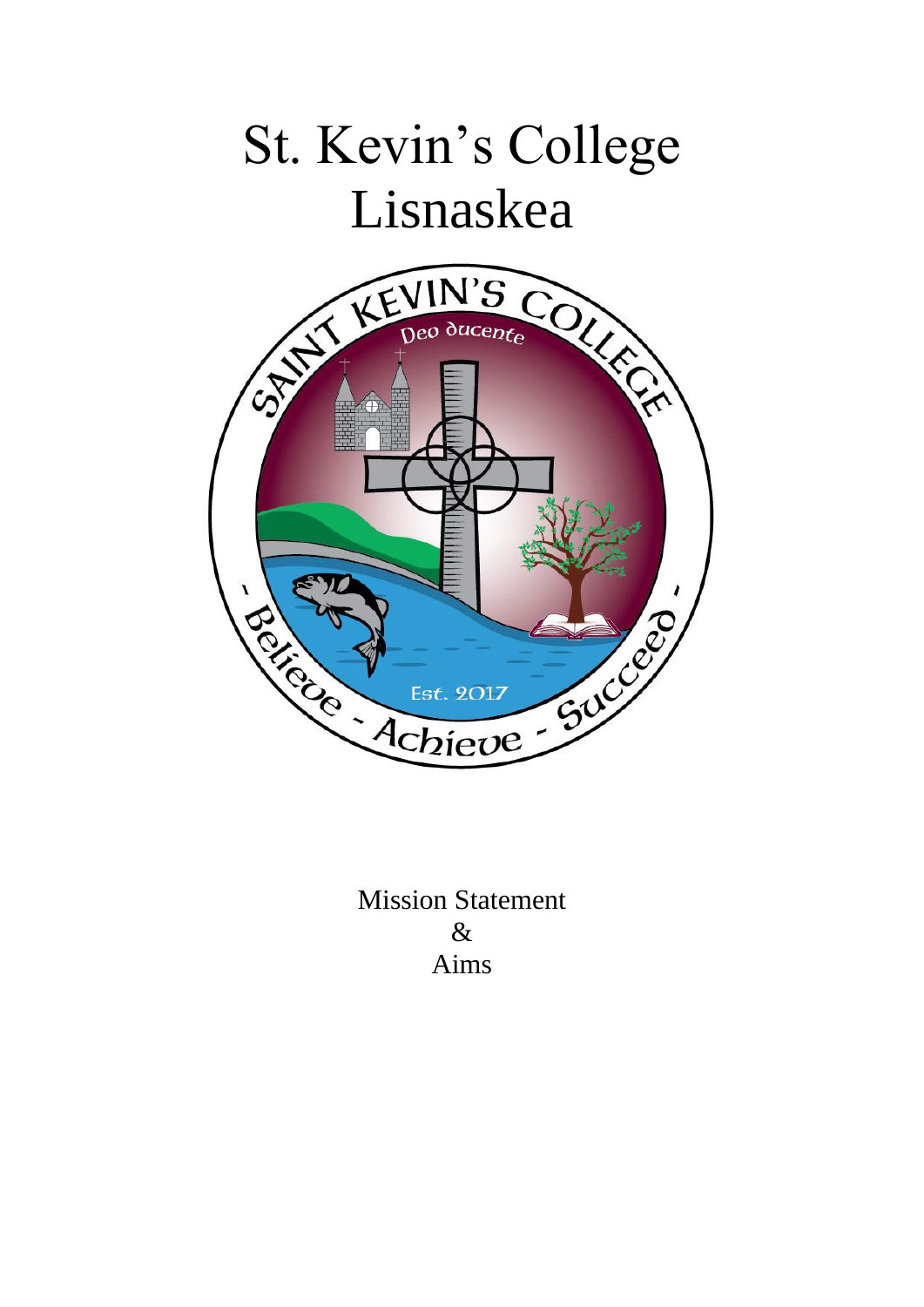Mission Statement

St. Kevin's College strives to promote the core values of Respect, Compassion, Justice, Community, recognise the power and place of prayer and worship in the school community, celebrate the dignity and worth of all, a belief in the difference education can make and a commitment to excellence for all pupils and staff.

## **AIMS OF THE SCHOOL**

**Through the Mission Statement we aim:**

**1. To foster the spiritual and moral development of the school community within the context of the Catholic faith, whilst sustaining a respect and understanding of other faiths and beliefs.**

- **Modelling positive relationships by living out the Gospel Values e.g. how the stakeholders speak to & about each other. This will be evidence in Liturgies, Assemblies, Fund Raising Activities etc.**
- **Acceptance & tolerance of other faiths e.g. and to ensure alternative arrangements.**
- **Develop opportunities for prayer in the classroom, school & community.**
- **Key Stage 3 taught curriculum e.g. learning about other faiths.**
- **Post 16 Enrichment program i.e. Clogher Don Oige/John Paul II Award, Mentoring Program, Involvement with Social Program i.e. community.**
- **Initiative from students showcasing experiences e.g. Clogher Don Oige.**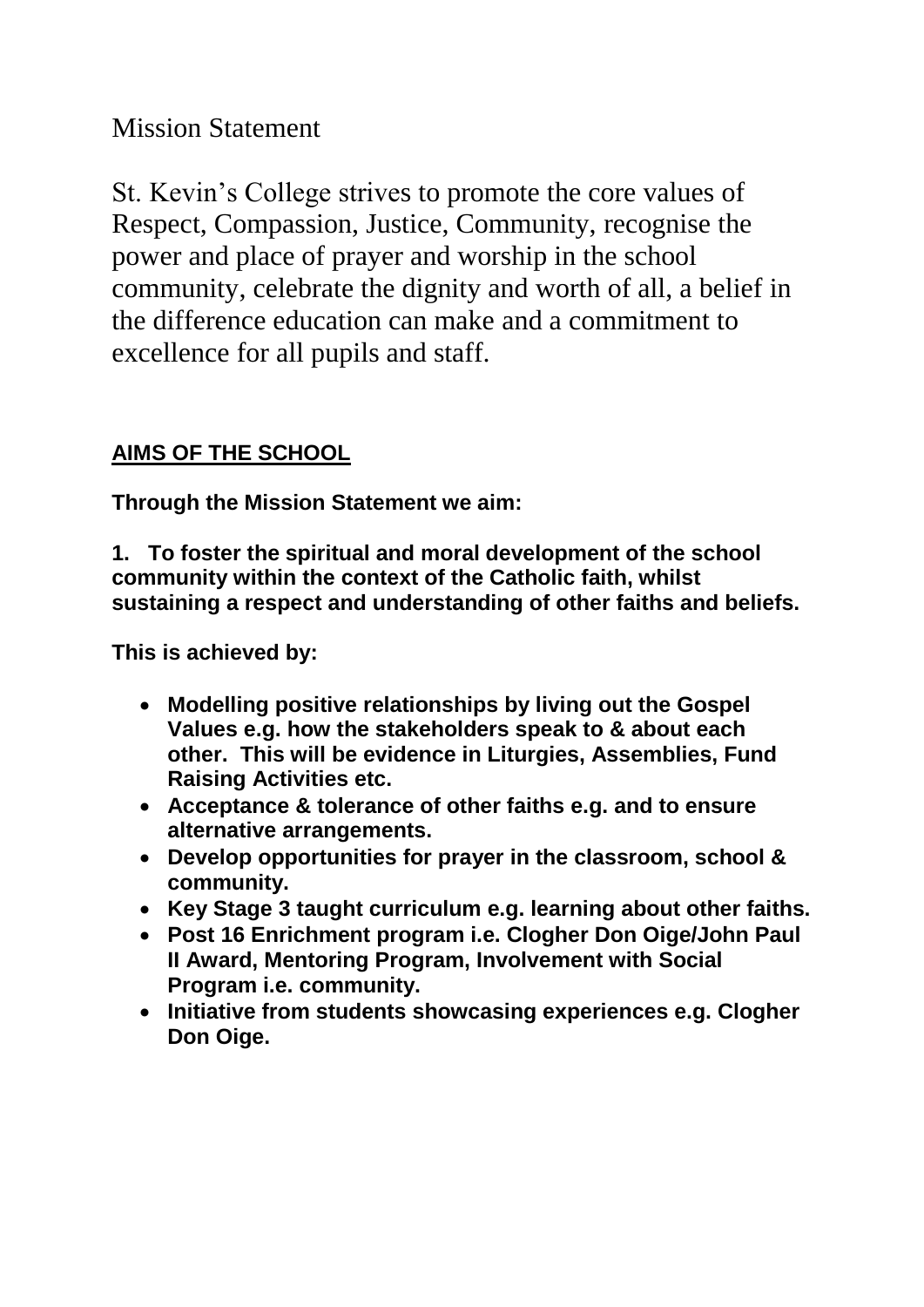**2. To educate the whole child to the very best that they are capable of, through a broad balanced curriculum which recognises, values and enhances all their talents.**

**This is achieved by:**

- **Motivating pupils to achieve to their full potential.**
- **Reassure & enthuse all pupils.**
- **Offering a range of subjects accessible to all pupils.**
- **Healthy balance between academic & extra-curricular activities.**
- **Encourage pupils to participate in all aspects of school life.**
- **Recognising pupil achievements inside & outside of school.**
- **Being innovative and providing new opportunities (New Subjects) to meet pupils' needs.**

**3. To provide a stimulating environment where positive learning takes place and where children & staff can develop to their full potential.**

- **1. Respecting the premises and property of others.**
- **2. Ensuring that all environments are kept to an exceptional standard.**
- **3. Ensure all classroom displays are bright, engaging and celebrate pupil work.**
- **4. Ensuring a safe and healthy environment is created by following the core values of the school.**
- **5. That all members of the school community respect each other and assist each other when necessary both inside and outside of the classroom.**
- **6. That all take responsibility for the general cleanliness of the school environment.**
- **7. Ensure an effective CPD Program for all staff.**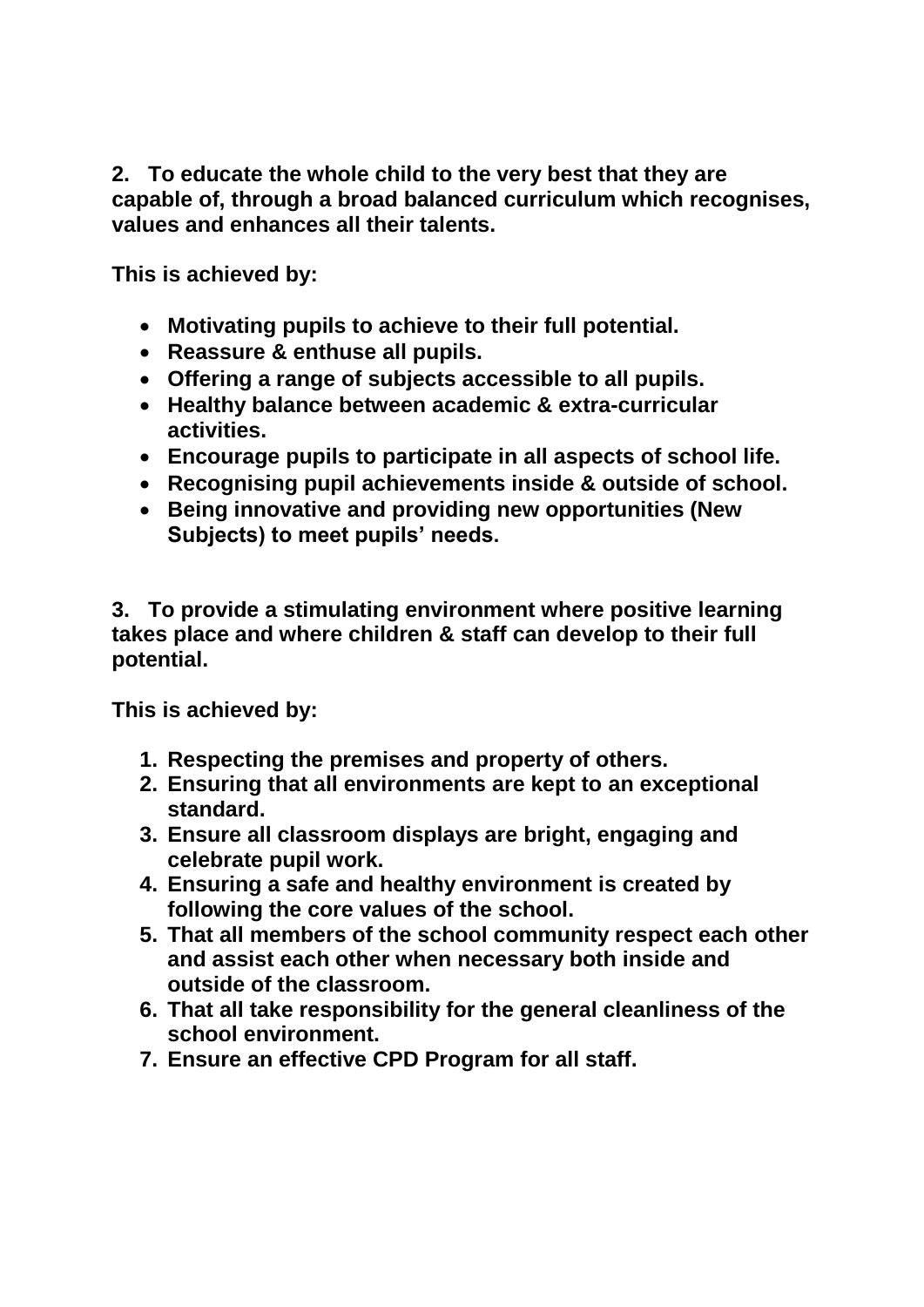**4. To provide a welcoming, caring and safe environment, where children and staff can develop self respect, a sense of individual worth and are able to co-operate with and show consideration to others.**

**This is achieved by:**

- **1. Establishing Good Relationships across all the stakeholders in the school including pupils, parents, support staff, teachers, governors and the wider community.**
- **2. Implementation of an effective pastoral care policy and procedures for students & staff.**
- **3. Child Protection and Safeguarding framework that is fully compliant with the DE Child Protection Guidelines April 2017.**
- **4. A Positive Behaviour Policy which rewards and highlights behaviour which the school wishes to promote and model.**
- **5. Celebration of Pupil Achievements.**
- **6. Promotion of Team Events e.g. Charity, Sport, School Show, Parish Links, Lourdes & Pope John Paul Awards.**
- **7. Establish a school council so that the 'pupil voice' can be heard clearly in all aspects of school life.**

**5. To foster independent learning and develop an awareness that their personal skills can be used independently to shape their own choices and their future.**

- **Incorporating CEIAG into all lessons.**
- **Use of E-Progress Files.**
- **Study Skills and Workshops.**
- **Experiential Learning through Work Experience, ensuring knowledge, skills and understanding is embedded across the curriculum.**
- **Extra Curricular Activities.**
- **Personal Learning logs.**
- **Adhering to College Homework Policy / deadlines & targets.**
- **Foster links with the local community to promote social/communication skills and make all more socially responsible.**
- **Encourage pupils to seek help/feedback.**